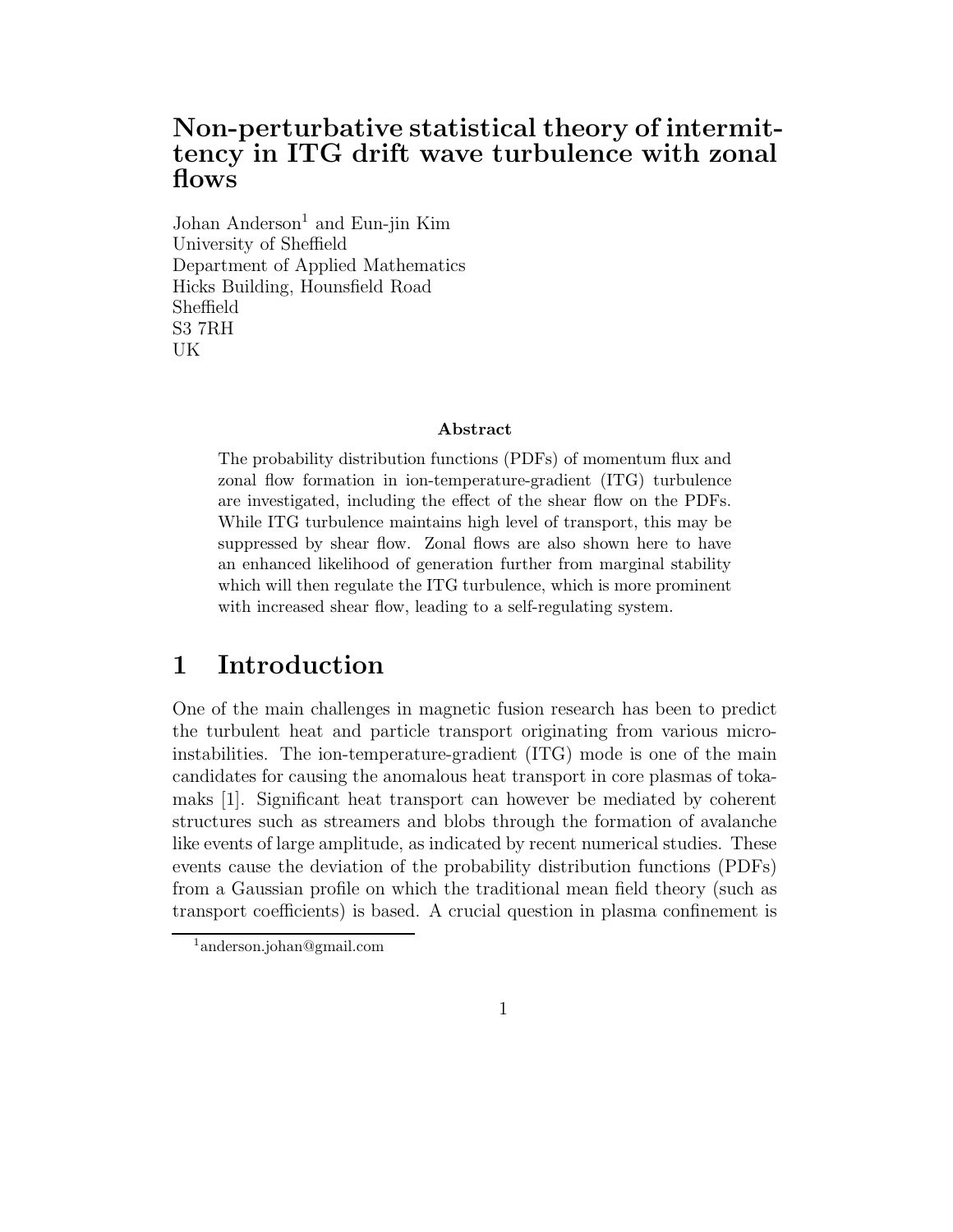thus the prediction of the PDFs of the transport due to these structures and of their formation.

The purpose of this research is to investigate the likelihood of the formation of coherent structures by computing the PDF (tails) of momentum flux and predict the PDFs of zonal flow formation [2]. An advanced fluid model for the ITG mode is used that has been successful in reproducing both experimental and non-linear gyro-kinetic results [3]. The theoretical technique used here is the so-called instanton method, a non-perturbative way of calculating the PDF tails. The PDF tail is first formally expressed in terms of a path integral by utilizing the Gaussian statistics (with delta correlation in time was chosen for the simplicity of the analysis) of an external forcing. An optimum path will then be associated with the creation of a modon (among all possible paths) and the action is evaluated using the saddle-point method on the effective action. The saddle-point solution of the dynamical variable  $\phi(x, t)$  of the form  $\phi(x, t) = F(t)\psi(x)$ . The instanton is localized in time, existing during the formation of the modon. Thus, the bursty event can be associated with the creation of a modon. Note that, the function  $\psi(x)$  here represents the spatial form of the coherent structure. The tails of PDF of global momentum flux and heat flux are shown to be stretched exponential with the form [4]- [8], which is broader than a Gaussian. This result suggests that rare events of large amplitude due to coherent structure are crucial in transport, offering a novel explanation for exponential PDF tails of momentum flux found in recent experiments at CSDX at USCD [9].

# 2 Non-perturbative calculation of structure formation PDF

The ITG mode turbulence is modeled using the continuity and temperature equation for the ions and considering the electrons to be Boltzmann distributed [3]. The effects of parallel ion motion, magnetic shear, trapped particles and finite beta on the ITG modes are neglected since in previous works the effect of parallel ion motion on the ITG mode was shown to be rather weak. The effect of a shear flow is incorporated in the time evolution equations for the background fluctuations in the form of sheared velocity  $V_0$ . The continuity and temperature equations then become,

$$
\frac{\partial n}{\partial t} - \left(\frac{\partial}{\partial t} - \alpha_i \frac{\partial}{\partial y}\right) \nabla_{\perp}^2 \phi + \frac{\partial \phi}{\partial y} + V_0 \frac{\partial}{\partial y} \left(1 - \nabla_{\perp}^2\right) \phi - \epsilon_n g_i \frac{\partial}{\partial y} \left(\phi + \tau (n + T_i)\right) + \nu \nabla^4 \phi = -\left[\phi, n\right] + \left[\phi, \nabla_{\perp}^2 \phi\right] + \tau \left[\phi, \nabla_{\perp}^2 (n + T_i)\right] + f \tag{1}
$$

$$
\left(\frac{\partial}{\partial t} + V_0 \frac{\partial}{\partial y}\right) T_i - \frac{5}{3} \tau \epsilon_n g_i \frac{\partial T_i}{\partial y} + \left(\eta_i - \frac{2}{3}\right) \frac{\partial \phi}{\partial y} - \frac{2}{3} \left(\frac{\partial}{\partial t} + V_0 \frac{\partial}{\partial y}\right) n =
$$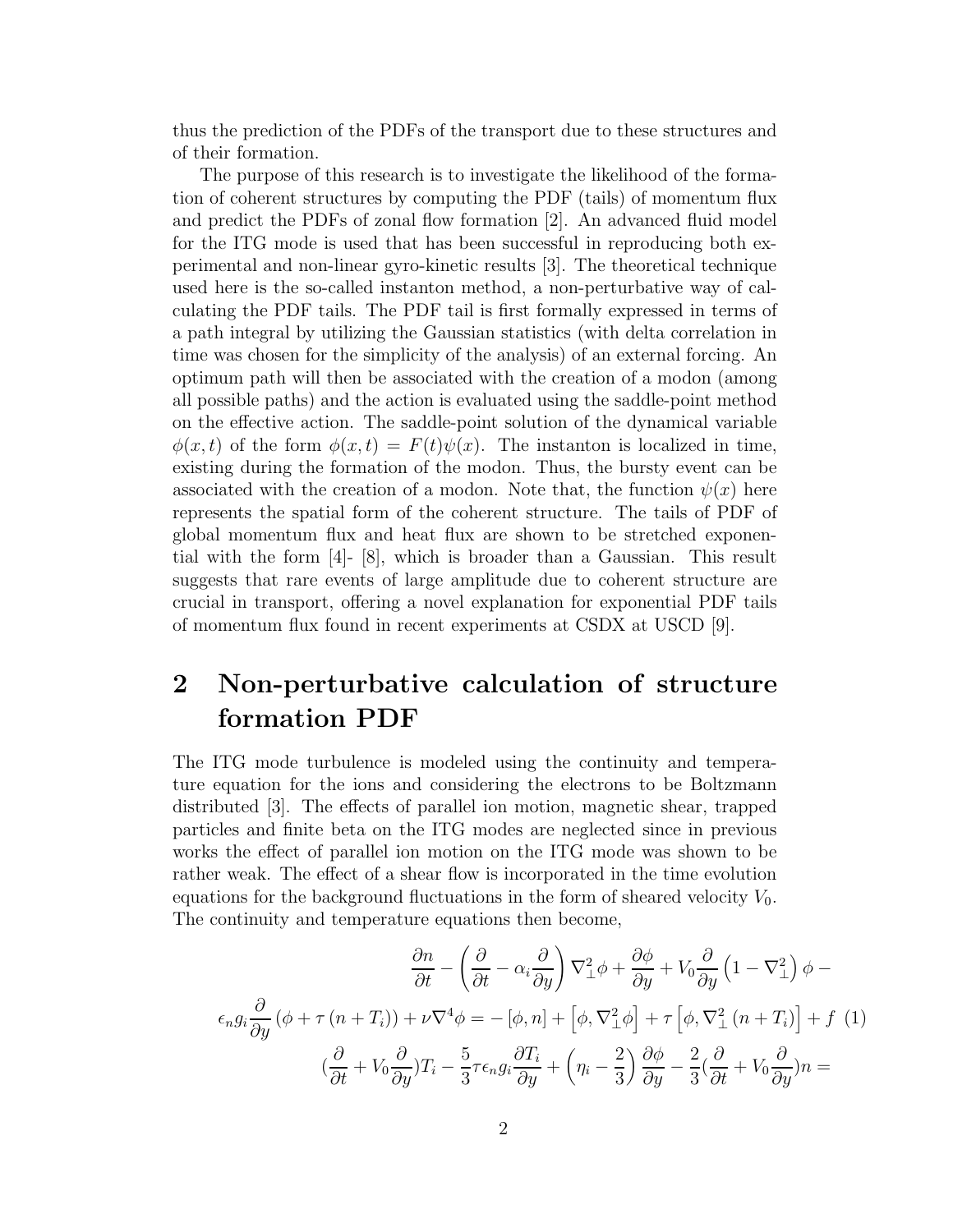$$
- [\phi, T_i] + \frac{2}{3} [\phi, n]. (2)
$$

Eqs. (1)-(2) are closed by using the quasi-neutrality condition. Here  $[A, B] =$  $(\partial A/\partial x)(\partial B/\partial y) - (\partial A/\partial y)(\partial B/\partial x)$  is the Poisson bracket; f is a forcing;  $n = (L_n/\rho_s)\delta n/n_0, \phi = (L_n/\rho_s)e\delta\phi/T_e, T_i = (L_n/\rho_s)\delta T_i/T_{i0}$  are the normalized ion particle density, the electrostatic potential and the ion temperature, respectively. In equations (1) and (2),  $\tau = T_i/T_e$ ,  $\rho_s = c_s/\Omega_{ci}$ where  $c_s = \sqrt{T_e/m_i}$ ,  $\Omega_{ci} = eB/m_ic$  and  $\nu$  is collisionality. We also define  $L_f = -(dln f/dr)^{-1}$   $(f = \{n, T_i\}), \eta_i = L_n/L_{T_i}, \epsilon_n = 2L_n/\bar{R}$  where  $\bar{R}$  is the major radius and  $\alpha_i = \tau (1 + \eta_i)$ . The perpendicular length scale and time are normalized by  $\rho_s$  and  $L_n/c_s$ , respectively. The geometrical quantities are calculated in the strong ballooning limit  $(\theta = 0, g_i (\theta = 0) = 1,$ with  $\omega_{\star} = k_y v_{\star} = \rho_s c_s k_y/L_n$ . It should be noted that the time evolution of the zonal flow potential  $(\phi_{ZF})$  is governed by an averaged Eq. (1) [see last line in Eq. (6)]. This is equivalent to using the electron density response  $n_e = \phi - \langle \phi \rangle$  [10].

We calculate the PDF tails of momentum flux and zonal flow formation by using the instanton method. To this end, the PDF tail is expressed in terms of a path integral by utilizing the Gaussian statistics of the forcing  $f$ . The probability distribution function of Reynolds stress  $Z_1 = R$  and zonal flow formation  $Z_2 = \phi_{ZF}$  (using the notation  $Z_j$  for  $j = \{1,2\}$ ) can be defined as

$$
P(Z) = \langle \delta(Z_j - Z) \rangle
$$
  
=  $\int d\lambda_j \exp(i\lambda_j Z) \langle \exp(-i\lambda_j Z_j) \rangle$   
=  $\int d\lambda_j \exp(i\lambda_j Z) I_{\lambda_j},$  (3)

where

$$
I_{\lambda_j} = \langle \exp(-i\lambda_j Z_j) \rangle. \tag{4}
$$

The integrand can then be rewritten in the form of a path-integral as

$$
I_{\lambda_j} = \int \mathcal{D}\phi \mathcal{D}\bar{\phi} \mathcal{D}\phi_{ZF} \mathcal{D}\bar{\phi}_{ZF} e^{-S_{\lambda_j}}.
$$
 (5)

Here, the parameter  $j$  refers to the two specific cases included in the present study; namely  $j = 1$  gives the PDF tail of momentum flux while  $j = 2$ the PDF tail of the structure formation. The angular brackets denote the average over the statistics of the forcing f. By using the ansatz  $T_i = \chi \phi$ , the effective action  $S_{\lambda_j}$  in Eq. (5) can be expressed as,

$$
S_{\lambda_j} = -i \int d^2x dt \bar{\phi} \left( \frac{\partial \phi}{\partial t} - (\frac{\partial}{\partial t} - \alpha_i \frac{\partial}{\partial y}) \nabla_{\perp}^2 \phi + V_0 (1 - \nabla_{\perp}^2) \phi \right)
$$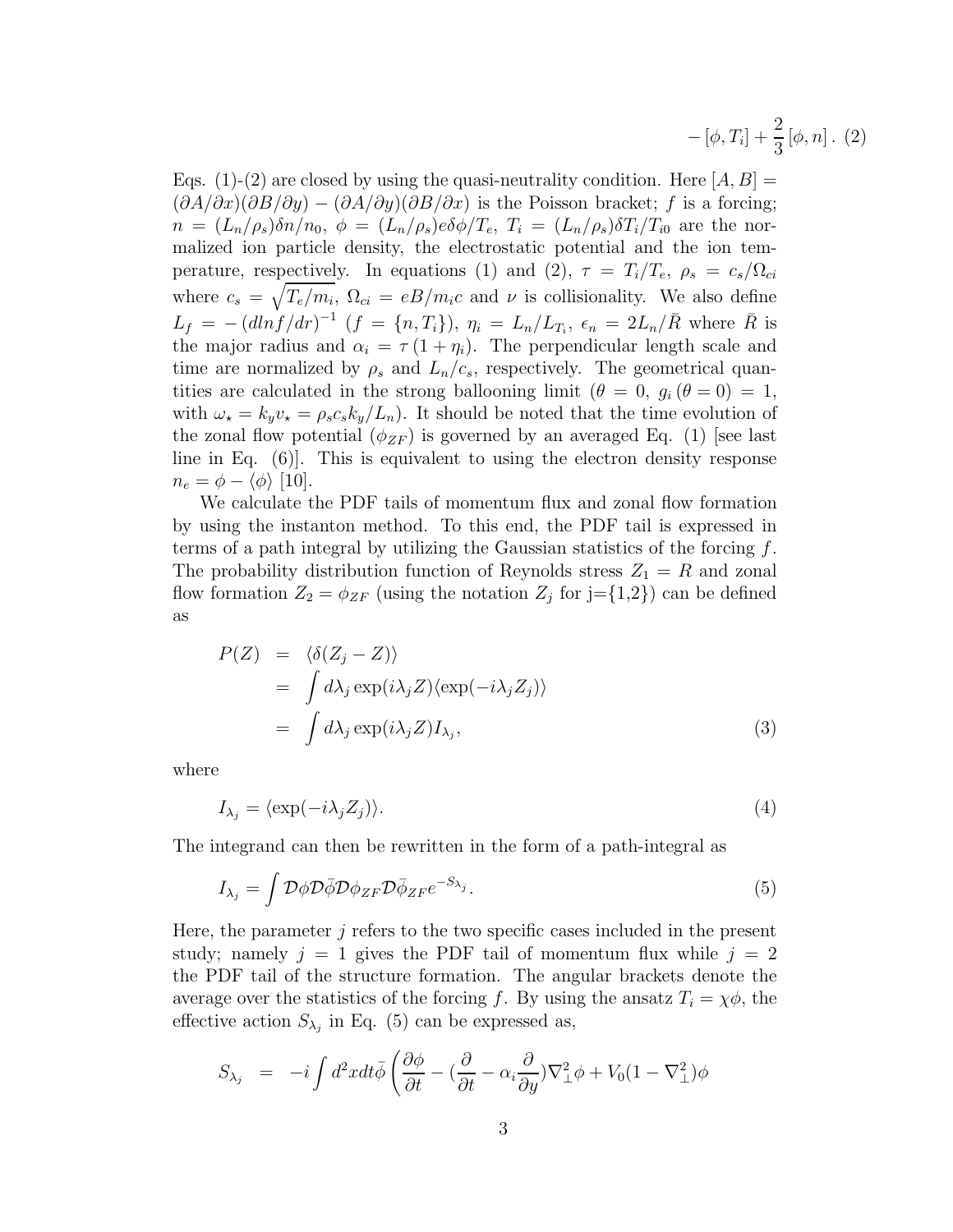+ 
$$
(1 - \epsilon_n g_i \beta) \frac{\partial \phi}{\partial y} - \beta [\phi, \nabla^2_{\perp} \phi]
$$
  
\n+  $\frac{1}{2} \int d^2x d^2x' \bar{\phi}(x) \kappa(x - x') \bar{\phi}(x')$   
\n+  $i\lambda_1 \int d^2x dt (-\frac{\partial \phi}{\partial x} \frac{\partial \phi}{\partial y}) \delta(t)$   
\n+  $i\lambda_2 \int dt \phi_{ZF}(t) \delta(t)$   
\n-  $i \int dt \bar{\phi}_{ZF}(t) (\frac{\partial \phi_{ZF}(t)}{\partial t} + \langle v_x v_y \rangle).$  (6)

Note that the PDF tails of momentum flux and structure formation can be found by calculating the value of  $S_{\lambda_j}$  at the saddle-point in the two cases  $\lambda_1 \to \infty, \lambda_2 = 0$  or  $\lambda_1 = 0, \lambda_2 \to \infty$ , respectively. Here the term  $\langle v_x v_y \rangle$  is the Reynolds stress averaged over the forcing  $(f)$  and space. that generates the zonal flow. The first case  $\lambda_1 \rightarrow \infty$ ,  $\lambda_2 = 0$  gives the PDF tail of momentum flux in ITG turbulence including the interaction of a shear flow  $(V_0)$  while the second limit  $\lambda_1 = 0, \lambda_2 \to \infty$  gives the PDF tail of zonal flow formation. In Eq. (6) we have used,

$$
\beta = 1 + \tau + \tau \chi,\tag{7}
$$

$$
\chi = \frac{\eta_i - \frac{2}{3}(1 - U + V_0)}{U - V_0 + \frac{5}{3}\tau \epsilon_n g_i}.
$$
\n(8)

In Eq.  $(8)$ , U is the modon speed. To obtain Eq.  $(6)$  we have assumed the statistics of the forcing  $f$  to be Gaussian with a short correlation time modeled by the delta function as

$$
\langle f(x,t)f(x',t')\rangle = \delta(t-t')\kappa(x-x'),\tag{9}
$$

and  $\langle f \rangle = 0$ . The delta correlation in time was chosen for the simplicity of the analysis. In the case of a finite correlation time the non-local integral equations in time are needed.

### 3 The PDF tails

The PDF tails are found by calculating the value of  $S_{\lambda_i}$  using Eq. (6) at the saddle-point in the two cases; the PDF tail of momentum flux by taking into account the effect of a shear flow  $(\lambda_1 \to \infty, \lambda_2 = 0)$  and the PDF tail of structure formation of zonal flow  $(\lambda_1 = 0, \lambda_2 \to \infty)$ . The integral in Eq (6) is divided in four parts  $C_1$  the ITG integral;  $C_2$  the forcing integral;  $C_3$  the momentum flux integral;  $C_4$  the zonal flow integral and finally  $C_5$  represents the zonal flow evolution integral. The resulting integrals in the first case are;

$$
S_{\lambda_1} \simeq -\frac{1}{3}ih\lambda_1^3,\tag{10}
$$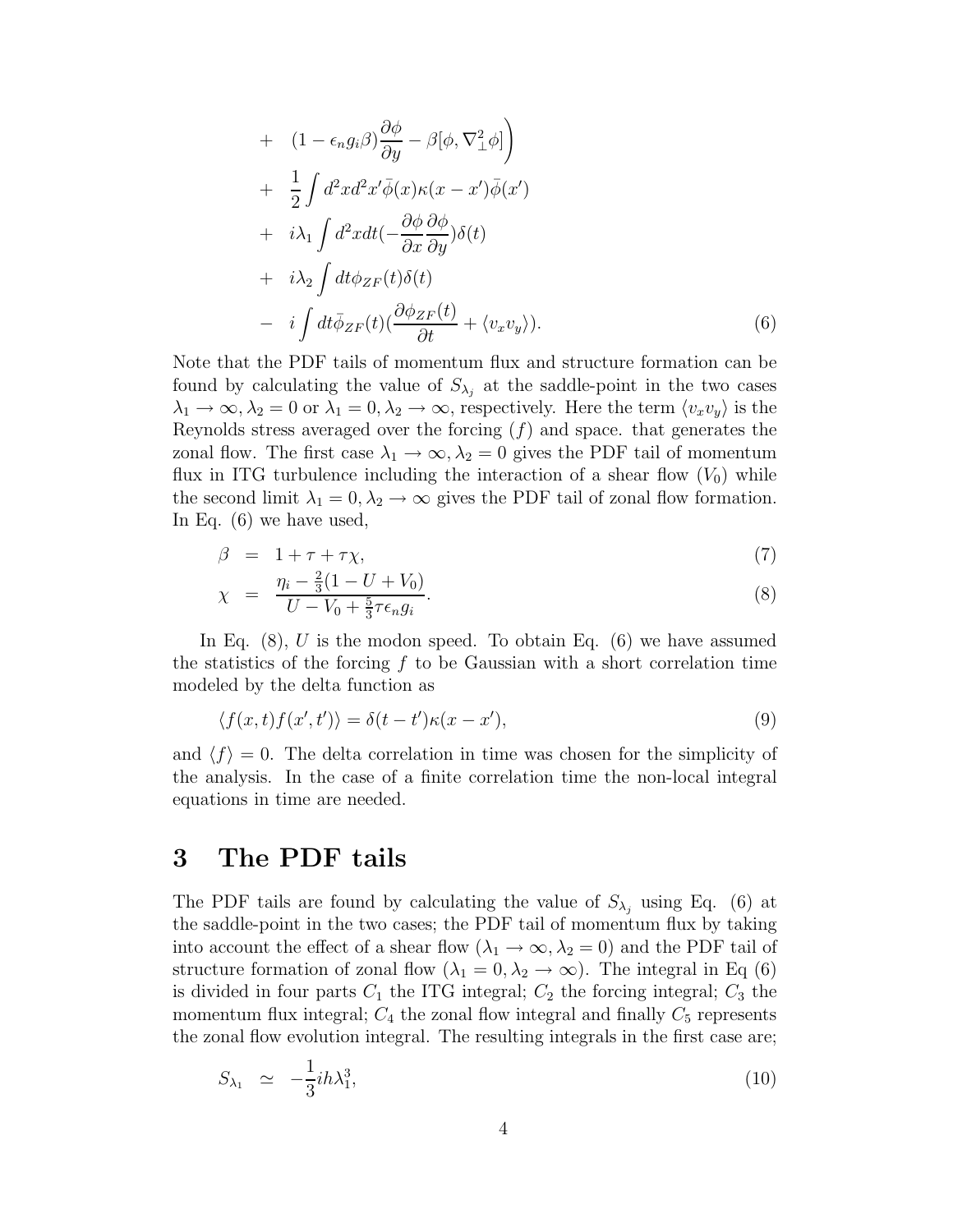$$
h = C_1 + C_2 + C_3 + C_4 + C_5, \tag{11}
$$

$$
C_1 = \frac{1}{2\kappa_0} \left( \gamma^2 (1 + \epsilon^2) \left[ \left( \frac{4H_0}{H_0 - 1} - 1 \right)^{3/2} - 1 \right] \frac{C^{3/2}}{A} \right) \tag{12}
$$

+ 
$$
24(1+6\epsilon^2)\gamma_2^2 \frac{C^{3/2}}{A^{5/2}} \left(\frac{1}{3} \frac{H_0}{(H_0-1)^3} - \frac{1}{4} \frac{H_0}{(H_0-1)^2}\right)
$$
, (13)

$$
C_2 = \frac{1}{2\kappa_0} \left( \gamma^2 (1 + \epsilon^2) \left[ \left( \frac{4H_0}{H_0 - 1} - 1 \right)^{3/2} - 1 \right] \frac{C^{3/2}}{2A} \right) \tag{14}
$$

+ 
$$
24(\frac{1}{2} + 2\epsilon^2)\gamma_2^2 \frac{C^{3/2}}{A^{5/2}}(\frac{1}{3}\frac{H_0}{(H_0 - 1)^3} - \frac{1}{4}\frac{H_0}{(H_0 - 1)^2})
$$
), (15)

$$
C_3 = R_0 F^2(0), C_4 = 0,
$$
\n
$$
(16)
$$

$$
C_5 = \frac{2R_0\sqrt{C}}{A} \frac{1}{H_0 - 1},\tag{17}
$$

$$
H_0 = 4A - 2, A = \frac{\eta}{(1 + \epsilon^2)\gamma^2}.
$$
\n(18)

Here  $C = 2\kappa_0 \lambda_1^2 / ((1+\epsilon^2)\gamma)$  or  $C = 2\kappa_0 \lambda_2 / ((1+\epsilon^2)\gamma)$ ,  $\gamma = c_1 (1+k^2+2\alpha/k^3)$ (k is the modon wave number),  $c_1 = \alpha a / J_1(ka)$  (a is the modon size),  $\alpha =$  $A_1 - k^2 A_2, A_1 = (1 - \epsilon_n - U + V_0)/\beta, A_2 = (\alpha_i + U - V_0)/\beta, \gamma_2 = k\beta\alpha/2,$  $\eta = (1 + 6\epsilon^2)\gamma_2^2$  and  $\kappa_0$  is the strength of the forcing  $\kappa(x - y)$ . To obtain the integrals in Eq. (6) we have used the localized modon solution, involving the parameter  $\epsilon$ . The PDF tail of the Reynolds stress  $(R)$  can now be found by performing the integration over  $\lambda_1$  in Eq. (6) using the saddle-point method in the same fashion as done in Ref. [7]- [8] i.e. recall Eq. (3) gives  $P(R) \sim \int d\lambda_1 \exp\{-i\lambda_1 R - S_{\lambda_1}\} \sim \int d\lambda_1 \exp\{-i\lambda_1 R + ih\lambda_1^3\}$ . Now, the saddle point integral is evaluated at the saddle point  $\lambda_{1MAX} = \sqrt{R/(3h)}$ which maximizes  $P(R)$  with the result

$$
P(R) \sim \exp\{-\xi_1(\frac{R}{R_0})^{3/2}\},\tag{19}
$$

$$
\xi_1 = \frac{2}{3} \frac{1}{\sqrt{3h}}.\tag{20}
$$

This result is similar to the previous ones where a similar exponential PDF was found. However, here the coefficient  $\xi_1$  is different due to the presence of the shear flow  $(V_0)$ .

In the second limit where  $\lambda_1 = 0$  and  $\lambda_2 \rightarrow \infty$  gives the PDF tail of the structure formation itself, the action integral yields

$$
S_{\lambda_2} \simeq -ih\lambda_2^{3/2},\tag{21}
$$

$$
C_3 = 0, C_4 = 2\phi_{ZF0} \frac{\sqrt{C}}{A}.
$$
\n(22)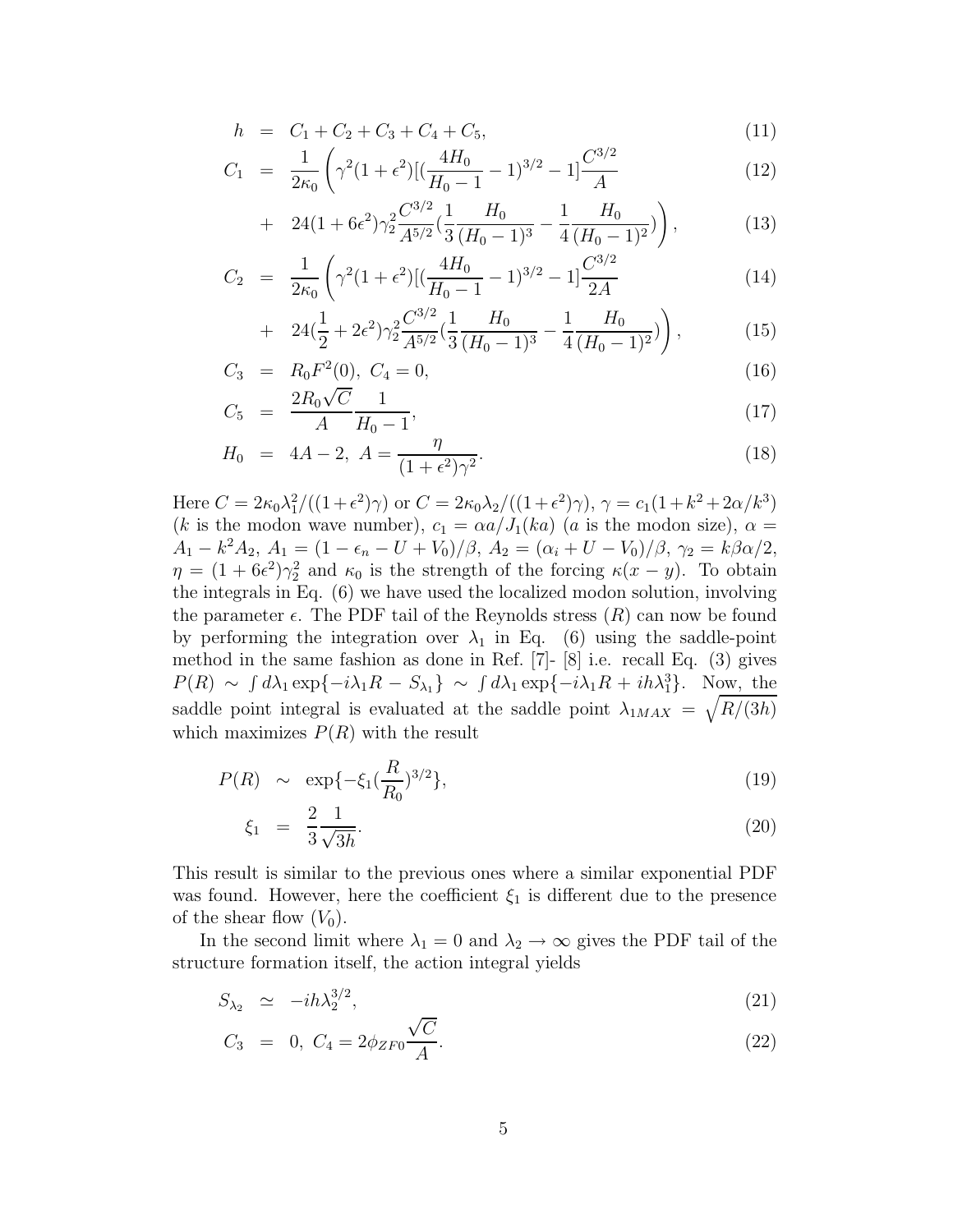

Figure 1: (Color online). The PDF tail of momentum flux in ITG turbulence incorporating the effects of shear flow for  $V_0 = 0.0$  (Figure 1A),  $V_0 = 5.0$ (Figure 1B),  $V_0 = 10.0$  (Figure 1C) and  $V_0 = 15.0$  (Figure 1D) for  $\eta_i = 2.0$ (red),  $\eta_i = 4.0$  (blue) and  $\eta_i = 6.0$  (black).

The PDF tail can now be computed in a similar way as done previously with the result

$$
P(\phi_{ZF}) \sim \exp\{-\xi_2(\phi_{ZF}/\phi_{ZF0})^3\},\tag{23}
$$

$$
\xi_2 = \frac{4}{27} \frac{1}{h^2}.
$$
\n(24)

Recall that in the computation of the PDF tails of the zonal flow structure formation, the zonal flow was assumed to be driven by a modon in the ITG turbulence since the bipolar vortex soliton (modon) was assumed to be created by the forcing and that  $F(t) = 0$  as  $t \to -\infty$ . Thus we could view Eqs (20) and (24) as the transition amplitudes from an initial state with no fluid motion to a state with with different  $R/R_0$  or  $\phi_{ZF}/\phi_{ZF0}$ .

### 4 Results and discussion

We have presented a theory of the PDF tail of structure formation and how the PDF tail of momentum flux is modified by the presence of a shear flow. The exponential forms of the two PDF tails are completely different, signifying the difference in the physical interpretation. In the case of structure formation the PDF tails are found as  $\sim \exp\{-\xi_2 \phi_{ZF}^3\}$ , while the momentum flux PDF tail  $\sim \exp\{-\xi_1 R^{3/2}\}\.$  The origin of these scalings are the quadratic non-linearity in the dynamical system (Eqs 1-2). The difference in scaling of the PDF tails momentum flux and zonal formation comes from the change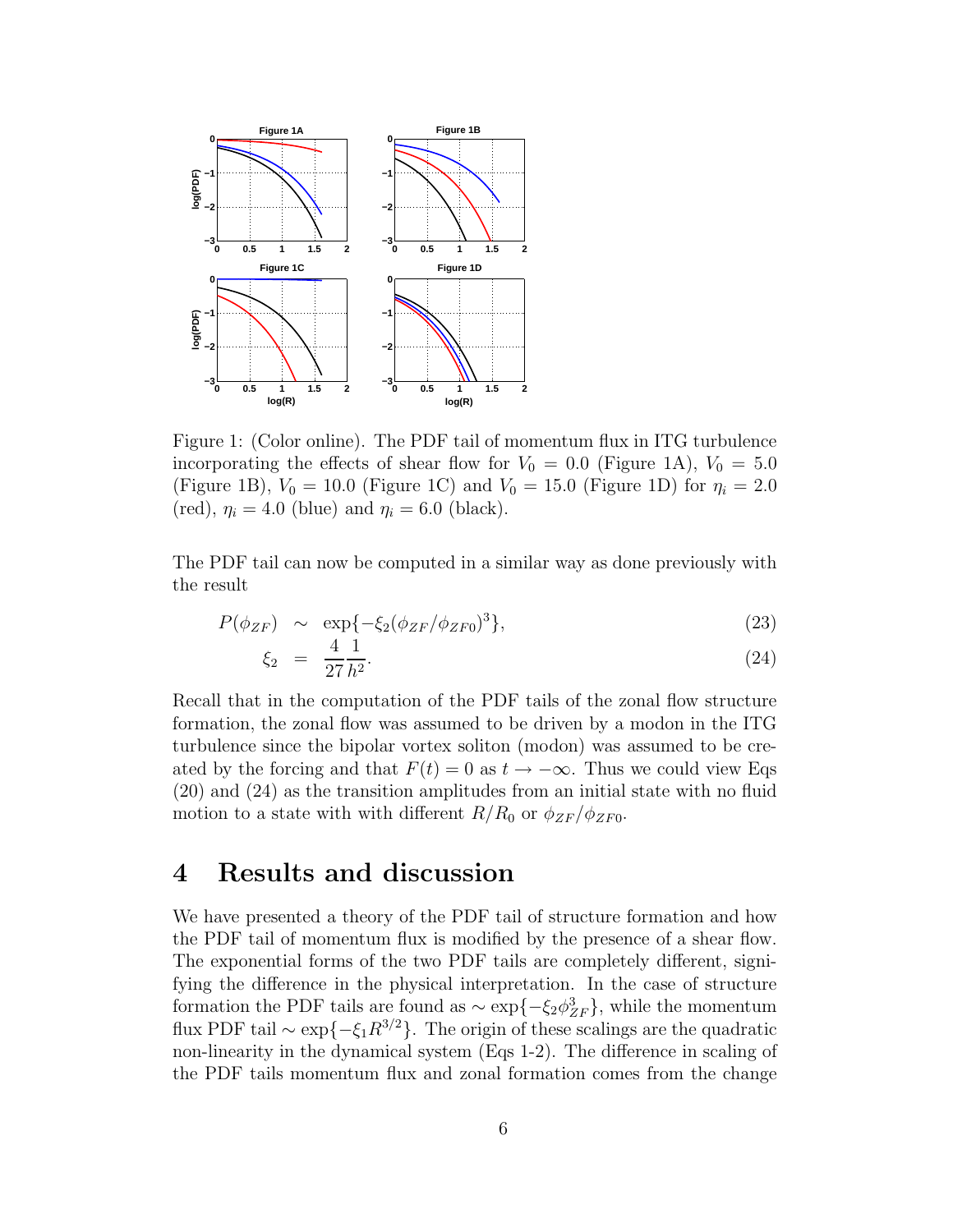

Figure 2: (Color online). The PDF tail of zonal flow formation in ITG turbulence incorporating the effects of shear flow for  $V_0 = 0.0$  (Figure 2A),  $V_0 = 5.0$  (Figure 2B),  $V_0 = 10.0$  (Figure 2C) and  $V_0 = 15.0$  (Figure 2D) for  $\eta_i = 2.0 \text{ (red)}, \eta_i = 4.0 \text{ (blue)} \text{ and } \eta_i = 6.0 \text{ (black)}.$ 

in the temporal behavior of the modon (a change in the initial condition  $F_0$ ). The spatial structure of the modon is of less importance in determining the exponent in the exponential PDF tails than the temporal behavior, but changes the overall amplitude through the coefficients  $\xi_1$  and  $\xi_2$ . Therefore an approximate spatial structure is sufficient to determine the exponential scaling whereas the time dependency may affect the scaling. The spatial structure of the flow is incorporated in the initial condition of the flow  $\phi_{ZF0}$ . In this section the parametric dependencies of  $\xi_j$  will be studied in detail. First the PDF tail of momentum flux in ITG turbulence incorporating the effects of shear flow is shown in Figure 1. The parameters are  $\tau = 0.5$ ,  $\epsilon_n = 1.0$ ,  $g_i = 1, a = 2, U = 2.0, \kappa_0 = 3000, \epsilon = 0.1, k \approx 1.91$  with  $V_0 = 0.0$  (Figure 1A),  $V_0 = 5.0$  (Figure 1B),  $V_0 = 10.0$  (Figure 1C) and  $V_0 = 15.0$  (Figure 1D) for  $\eta_i = 2.0$  (red),  $\eta_i = 4.0$  (blue) and  $\eta_i = 6.0$  (black). When  $V_0 = 0$ , the result recovers the previous finding in Ref. [7]. It is clearly shown that the PDF tail of momentum flux is significantly reduced if a strong shear flow is present whereas weak flow can increase the PDF tail. In the equations the flow speed and the modon velocity comes in as a combination of the form  $(U - V_0)$ , determining the behavior of the resulting PDF tails. When  $(U - V_0)$ decreases, the PDF tail increases until it eventually decreases. This means that there exists a negative value  $(U - V_0)$  that gives maximum PDF tail, depending on all other parameters. Note that although the Galilean invariance of Eq. (1)-(2) may allow us to perform Galilean transformations to find other instanton solutions, those solutions correspond to different ground states in the field theory and must be discarded since they have nonzero velocity in the